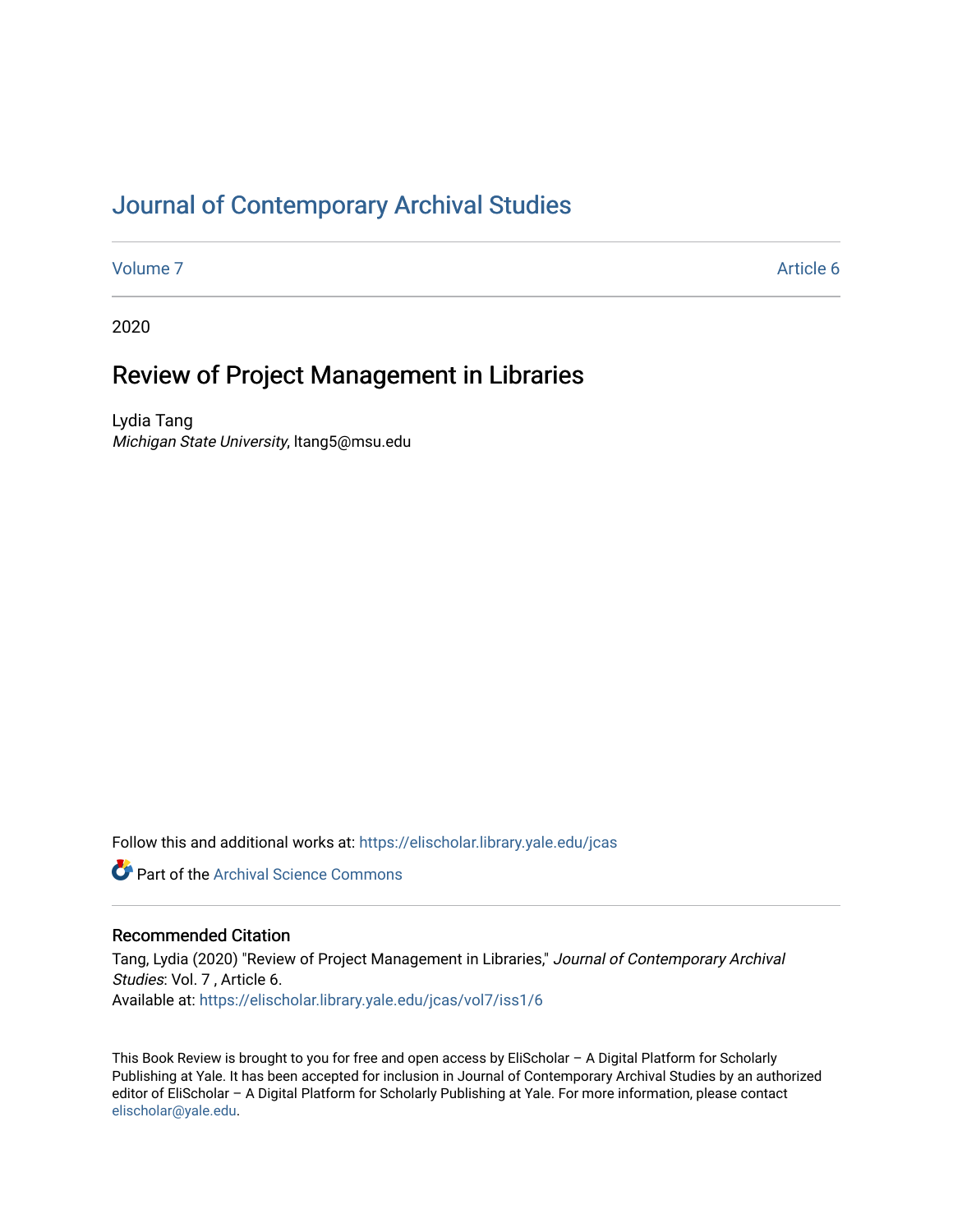### **Carly Wiggins Searcy.** *Project Management in Libraries***. Chicago, IL: ALA Editions, 2018.**

The term "project management" brings to mind images of executive boardrooms or software teams, but projects on a large and small scale happen every day within a library. While many library science programs equip students with technical expertise, not many programs specifically offer project management training. Drawing upon over twenty years of working in public, special, and academic libraries as well as her formal training as a certified project management professional, Carly Wiggins Searcy provides a lean but approachable guide to project management applied to libraries. Using recognizable library-related scenarios, Searcy demystifies and clarifies the relevance of project management techniques for libraries to be—as the title tagline states—"on time, on budget, [and] on target."

Spanning fifteen chapters in 112 pages, *Project Management in Libraries* is a low-barrier introduction particularly useful for librarians and archivists new to the concepts of project management and short on time and confidence. As stated in the introduction, this book is not intended to be a guide for gaining certification from the Project Management Institute but translates fundamental project management concepts into the library realm. Each chapter ranges from four to twelve pages. Some chapters begin with humorous and wry quotes, such as Douglas Adams's "I love deadlines. I love the whooshing sound they make as they fly by" (page 67). Chapters frequently feature a flow chart, template, or other visual or interactive component. Each chapter concludes with a "summing up"—a bulleted list for readers to easily review key takeaways and citations for additional recommended readings.

As Searcy describes, frequently library project managers have the unenviable position of someone with high responsibility but low authority. In order to organize and keep everyone on track, project managers must be tenacious, but tenacity by itself is ineffective without soft skills, collaboration, and ethics. Acknowledging this awkward balance of power and responsibility, Searcy outlines tactical strategies for gaining staff buy-in. A particularly helpful chapter on meeting management (chapter 3) provides advice on preparation, protocols, facilitation tactics, etiquette, and what to do when meetings go wrong.

Searcy evaluates project management tools including the Microsoft Project, Oracle Primavera, HP Project and Portfolio Management (PPM), GanttProject, Basecamp, Trello, and Asana on functionality, cost, and ease of use. Although the evaluations were thorough, it might also be helpful to unpack the organizational concepts behind these tools to clarify their differences, such as when and why someone might want to use a Kanban board versus a Gantt chart. As the author acknowledges, project management programs are constantly emerging and evolving. Other powerful tools not mentioned include Confluence and the related issue tracker Jira, and Air Table.

Unlike regular ongoing operations, projects, by nature, cycle through the following stages of initiation, planning, executing, monitoring and controlling, and closing.

#### *Initiating*

Write the project's charter stating the purpose, objectives, success criteria, requirements, constraints, risks, and timeline. Assess the stakeholders in their interest and influence levels on the project, and note their preferred communication style.

#### *Planning*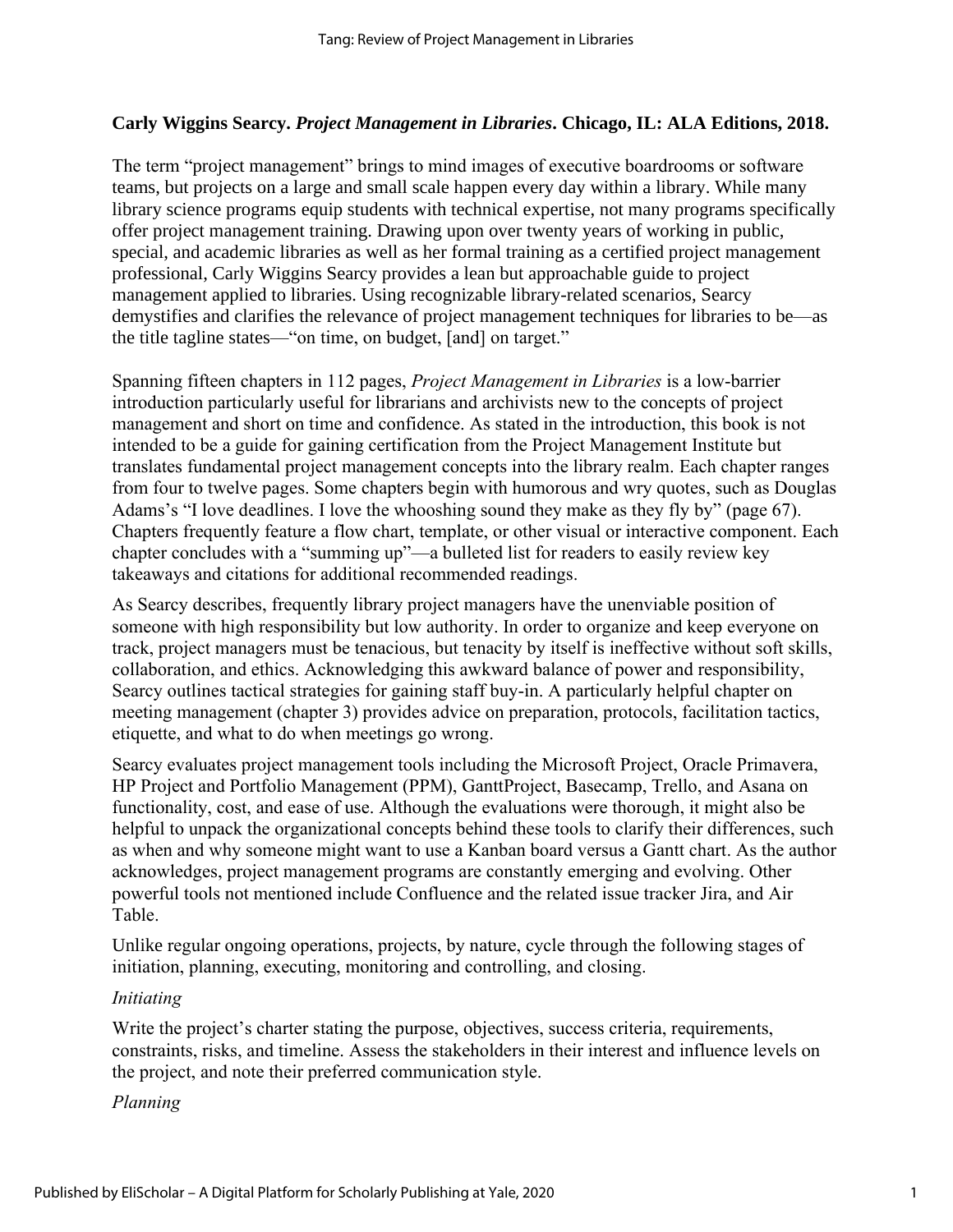One of the largest pitfalls of a project can be when requirements, scope, expectations of deliverables, estimations of risks, and budgets are not sufficiently addressed. When planning, it is important to discover, record and review, and obtain approvals. Each sentence is impactful with helpful steps, particularly the value of one-on-one interviews to gain a variety of perspectives on the project.

Although somewhat challenging to follow, Searcy provides a mathematical formula to rank and rate risks (chapter 9) and plan scheduling (chapter 10). She additionally touches upon useful accountability strategies (particularly in chapter 11), such as the acronym RACI as a way to quickly grasp roles of accountability into action:

- Responsible: person/people who are in charge accomplishing the task
- Accountable: ideally a single person who ensures the accuracy and quality of the tasks being done
- Consulted: include subject matter experts and others whose work is impacted by the project
- Informed: the person(s) who receive the finished product and need to stay informed on progress

The chapter on budgeting (chapter 12) discourages the practice of padding a budget but recommends a "contingency management reserve" that could be allocated as needed for unforeseen additional expenses. The formulas that Searcy provides for estimating the budget and schedule are complex but potentially useful.

## *Executing*

Searcy briefly introduces Agile, a project management style adopted by software engineers. The Agile concept has a few defining characteristics, such as daily standing check-ins, when members briefly describe what they worked on yesterday, what they plan to work on today, and any obstacles they currently are facing. Another practice briefly described is Scrum, which is a two-week sprint cycle of work followed by assessment, refinement, and adjustment. However, the explanation and coverage of Agile is surface-level, at best.

# *Monitoring*

Having awareness in communication effectiveness means being aware of your own communication practices and cognizant of any drawbacks. The larger the team or organization, the more complex the communication requirements, and Searcy identifies specific approaches such as interactive, push (such as emails), and pull (requiring members to seek out the communication, such as logging into a system).

During the process of monitoring the project's progress, Searcy cautions that people usually do what is inspected. Hold people accountable by checking work, catching errors early, and retraining as necessary.

### *Closing*

Closing a project often is overlooked in rushing onward to newer projects, but the process of closing a project is to accept deliverables, settle accounts, document lessons learned, create and present the final report, reassign resources, and celebrate its end.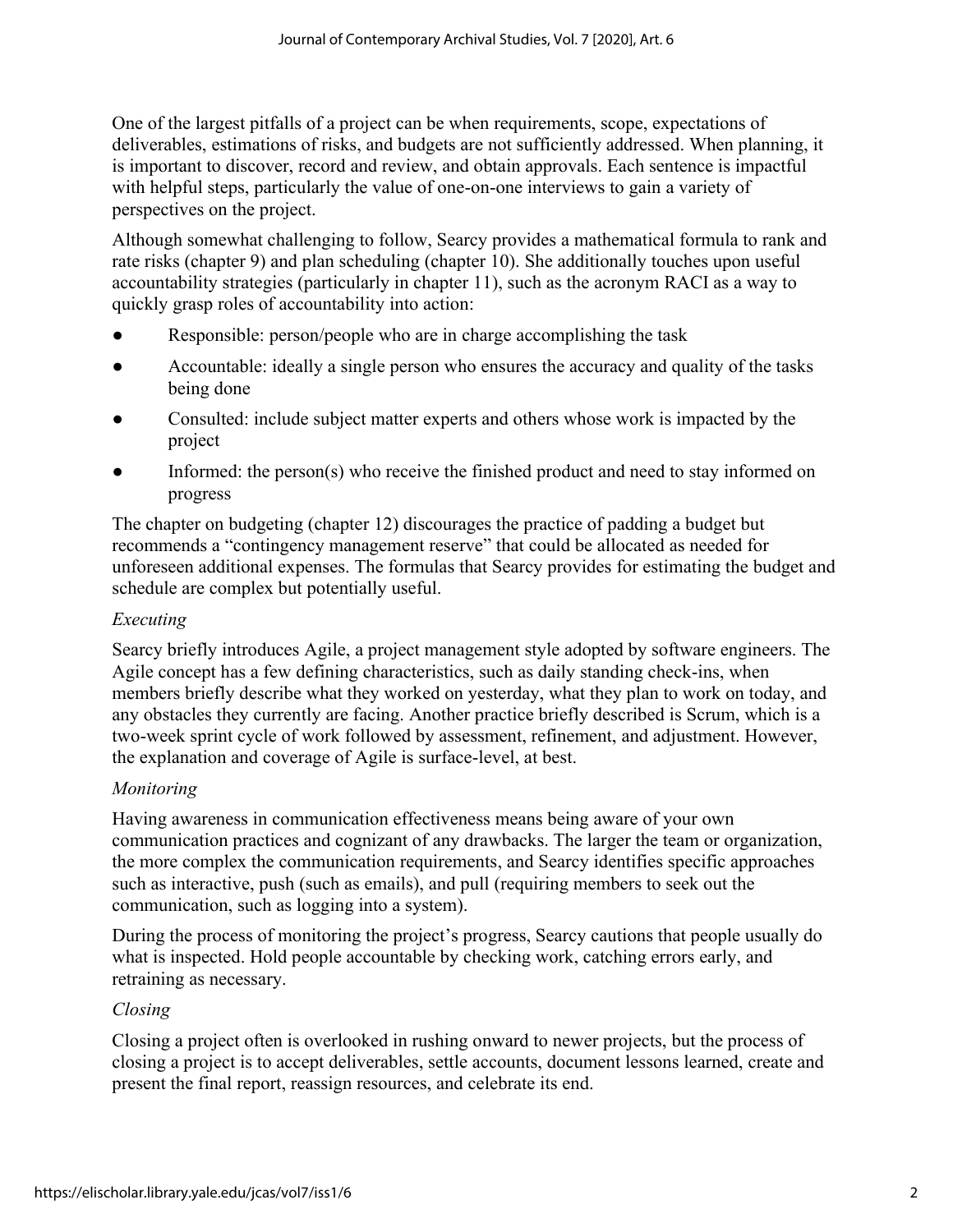As mentioned before, project management is often discussed in the business, engineering, and technology sectors, but not as overtly within the libraries and archives world. Peer publications include Julie Carpenter's 2011 monograph, *Project Management in Libraries, Archives, and Museums: Working With Government and Other External Partners.* Carpenter's book, spanning 205 pages, is vastly more detailed and specifically emphasizes collaborating with government and other external partners centered upon the UK. Other LIS-oriented publications include Barbara Allan's *Project Management: Tools and Techniques for Today's ILS Professional* (2004), and Margot Note's *Project Management for Information Professionals* (2016). Note's book is the only one to directly reference archives among project management examples, including Searcy's book, which is entirely focused on library examples. Particularly applicable to archivists is a 2018 article in *RBM: A Journal of Rare Books, Manuscripts, and Cultural Heritage*, vol. 19, no. 2, by Cyndi Schein, Hannah E. Robinson, and Hana Gutierrez, titled "Agility in the Archives: Translating Agile Methods to Archival Project Management." Other examples of project management tools applied to archives include Weatherly Stephen and Rachel Searcy's "ArchivesSpace and Airtable for Improved Workflow Management" webinar for the Society of California Archivists and Becky Briggs Becker's review of Trello for the *American Archivist*. The Digital Library Federation Project Managers Toolkit is an effective free project management resource, although without the examples, templates, and elaborations that enrich Searcy's book. Another resource to consider is going straight to the source: the Project Management Body of Knowledge (PMBOK) published by the Project Management Institute, although this may be intimidating or off-putting with its business-oriented jargon, length (over 750 pages), and approach. For hands-on archives-specific project management training, the Society of American Archivists offers Fundamentals of Project Management and Advanced Project Management in-person workshops.

Ultimately, the individual reader would need to assess the specific level of guidance they need for project management and the types of projects they anticipate managing. Searcy's book succeeds in creating an easy-to-read and succinct resource for librarians to learn about project management, building connections between project management techniques, and recognizable application within the library realm. While the recommendations in the book are useful, if someone is comfortable with leaner guidance or already has some experience with project management, it may be worth exploring the Digital Library Federation Project Managers Toolkit and other free online resources first.

#### References

Becker, Becky Briggs. "Trello," American Archivist, July 19, 2019, [https://reviews.americanarchivist.org/2019/07/19/trello/.](https://reviews.americanarchivist.org/2019/07/19/trello/)

- "Project Managers Toolkit." Digital Library Federation. Accessed January 14, 2020. [https://wiki.diglib.org/DLF\\_Project\\_Managers\\_Toolkit.](https://wiki.diglib.org/DLF_Project_Managers_Toolkit)
- Note, Margot. *Project Management for Information Professionals*. Amsterdam: Chandos Publishing, 2016.
- Schein, Cyndi, Hannah E. Robinson, and Hana Gutierrez. "Agility in the Archives: Translating Agile Methods to Archival Project Management." *RBM: A Journal of Rare Books,*